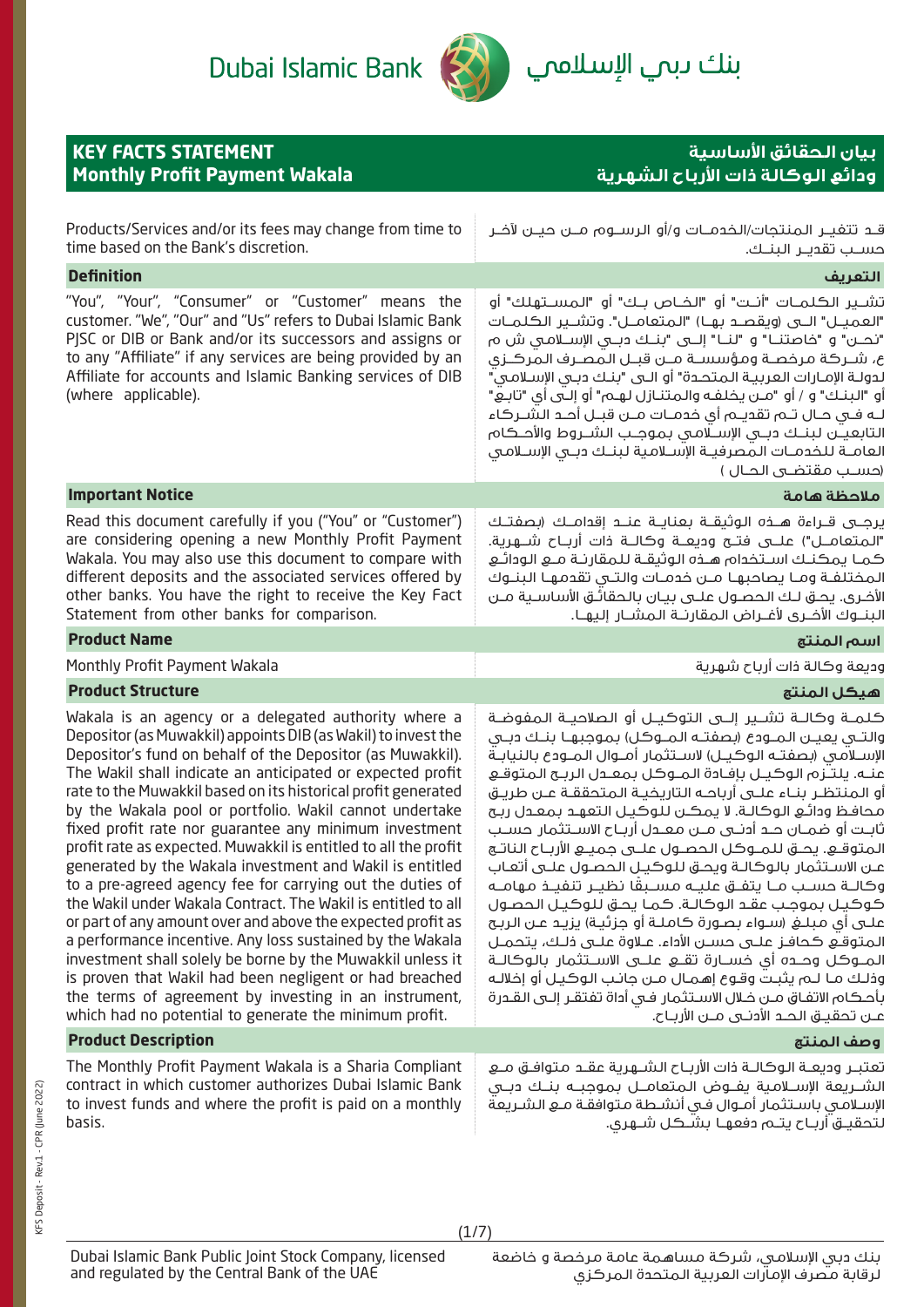

| <b>Deposit Operation</b>                                                                                                                                                                                                                                                                  |                                                                                                                   |                                                                                                                                                                                                                                                                                                             | إدارة الوديعة                                                                                                                            |
|-------------------------------------------------------------------------------------------------------------------------------------------------------------------------------------------------------------------------------------------------------------------------------------------|-------------------------------------------------------------------------------------------------------------------|-------------------------------------------------------------------------------------------------------------------------------------------------------------------------------------------------------------------------------------------------------------------------------------------------------------|------------------------------------------------------------------------------------------------------------------------------------------|
| Deposits can be opened for an individual (Single operation)<br>or for Multiple individuals (Joint operation).                                                                                                                                                                             |                                                                                                                   |                                                                                                                                                                                                                                                                                                             | يمكـن فتح الودائـع لفـرد واحـد (الإدارة الفرديـة) أو لعدة أشـخاص<br>(الإدارة المشتركة).                                                  |
| <b>Requirements to open a Deposit</b>                                                                                                                                                                                                                                                     |                                                                                                                   |                                                                                                                                                                                                                                                                                                             | متطلبات فتح الوديعة                                                                                                                      |
| <b>Existing Current or Savings account</b><br>$\bullet$<br>Wakala application form<br>Valid Emirates ID<br><b>Valid Passport</b><br>Valid Residence visa (For Expats)<br>$\bullet$<br>All documents provided must be valid for a period of at<br>least 30 days at the time of application |                                                                                                                   | وجود حساب جاري أو ادخاري.<br>• نموذج طلب الوكالة.<br>• هوية إماراتية سارية المفعول.<br>• جواز سفر سارى المفعول.<br>•     تأشيرة إقامة سارية المفعول (للأجانب).<br>يجب أن تكـون جميـع المسـتندات المقدمـة صالحـة لمـدة 30<br>يوم علـى الأقـل مـن وقت الطلـب.                                                 |                                                                                                                                          |
| <b>Cooling-off Period</b>                                                                                                                                                                                                                                                                 |                                                                                                                   |                                                                                                                                                                                                                                                                                                             | فترة المراجعة                                                                                                                            |
|                                                                                                                                                                                                                                                                                           | There is no "Cooling-off" period available for this product.                                                      |                                                                                                                                                                                                                                                                                                             | خيار فترة (خيار المراجعة) غير متوفر لهذا المنتج.                                                                                         |
| <b>Balance/Deposit requirement</b>                                                                                                                                                                                                                                                        |                                                                                                                   |                                                                                                                                                                                                                                                                                                             | متطلبات الرصيد / الإيداع                                                                                                                 |
| Wakala. The amount should be deposited in lump sum.                                                                                                                                                                                                                                       | AED 25,000 is required to open a Monthly Profit Payment                                                           | يجب توافر مبلغ 25,000 درهـم إماراتى لفتح وديعـة الوكالـة<br>ذات الأرباح الشـهرية. يجـب إيـداع الـمبلـغ كَإجمالـى مقطـوع.                                                                                                                                                                                    |                                                                                                                                          |
| <b>Eligibility</b>                                                                                                                                                                                                                                                                        |                                                                                                                   |                                                                                                                                                                                                                                                                                                             | الأهلية                                                                                                                                  |
| You may open a Monthly Profit Payment Wakala if you are<br>a UAE national or a legal resident/non-resident in the UAE,<br>according to the regulations and instructions of the Central<br>Bank.                                                                                           |                                                                                                                   | يمكنـك فتـح وديعــة وكالــة ذات أربــاح شـــهرية إذا كنــت مــن<br>مواطنـــى دولـــة الإمـــارات الـعربيـــة الـمـتحـــدة أو مـقـيـــم بـصـــورة<br>قانونيــة أو مـــن غيــر الـمقيميــن الـدائميــن فــى دولــة الإمــارات<br>بصــورة قانونيــة وذلــك وفقــا للـوائــح وتعليـمــات الـمصــرف<br>المركـزى. |                                                                                                                                          |
| <b>Currencies Available</b>                                                                                                                                                                                                                                                               |                                                                                                                   |                                                                                                                                                                                                                                                                                                             | العملات المتاحة                                                                                                                          |
| This deposit is available in United Arab Emirates Dirhams<br>(AED) only.                                                                                                                                                                                                                  |                                                                                                                   | الوديعة متاحة بالدرهم الإماراتي فقط.                                                                                                                                                                                                                                                                        |                                                                                                                                          |
| <b>Available Tenures</b>                                                                                                                                                                                                                                                                  |                                                                                                                   |                                                                                                                                                                                                                                                                                                             | المدة المُتاحة                                                                                                                           |
| <b>Currency</b>                                                                                                                                                                                                                                                                           | <b>AED (Dirhams) only:</b>                                                                                        | درهم إماراتي (AED) فقط:                                                                                                                                                                                                                                                                                     | العملة                                                                                                                                   |
| <b>Tenure</b>                                                                                                                                                                                                                                                                             | • 3 months<br>• 6 months<br>• 9 months<br>• 12 months<br>• 18 months<br>• 24 months<br>• 36 months<br>• 60 months | • 3 شهر<br>• 6 شهر<br>• 9 شھر<br>•  12 شهر<br>•  18 شهر<br>•  24 شھر<br>• 36 شھر<br>• 60 شهر                                                                                                                                                                                                                | المدة                                                                                                                                    |
| <b>Expected Profit Rate (% per annum)</b>                                                                                                                                                                                                                                                 |                                                                                                                   |                                                                                                                                                                                                                                                                                                             | معدل الربح المتوقع (% سنويا)                                                                                                             |
| The rates shown below are expected profit rates and are<br>subject to change based the performance of the Wakala<br>investment.                                                                                                                                                           |                                                                                                                   |                                                                                                                                                                                                                                                                                                             | تمثـل المعـدلات التاليـة معـدلات الأربـاح المتوقعـة وذلـك بمـا<br>يخضـــــع لـلـتغييـــر  بنـــاء علــــى أداء اســـتثمارات الـوكالـــة. |

| <b>Description</b>                             | <b>Tenure</b> | Profit Rate p.a.<br>(per annum) | معدل الربح<br>السنوى | المدة  | البيان          |
|------------------------------------------------|---------------|---------------------------------|----------------------|--------|-----------------|
|                                                | 3 months      | 1.60%                           | 1.60%                | 3 شھر  |                 |
|                                                | 6 months      | 1.75%                           | 1.75%                | 6 شھر  |                 |
|                                                | 9 months      | 2.00%                           | 2.00%                | 9 شھر  |                 |
| <b>Monthly Profit</b><br><b>Payment Wakala</b> | 12 months     | 2.25%                           | 2.25%                | 12 شھر | وديعة وكالة ذات |
| (AED)                                          | 18 months     | 2.25%                           | 2.25%                | 18 شهر | أرباح شهرية     |
|                                                | 24 months     | 2.35%                           | 2.35%                | 24 شھر |                 |
|                                                | 36 months     | 2.55%                           | 2.55%                | 36 شھر |                 |
|                                                | 60 months     | 2.60%                           | 2.60%                | 60 شھر |                 |
|                                                |               |                                 |                      |        |                 |

(2/7)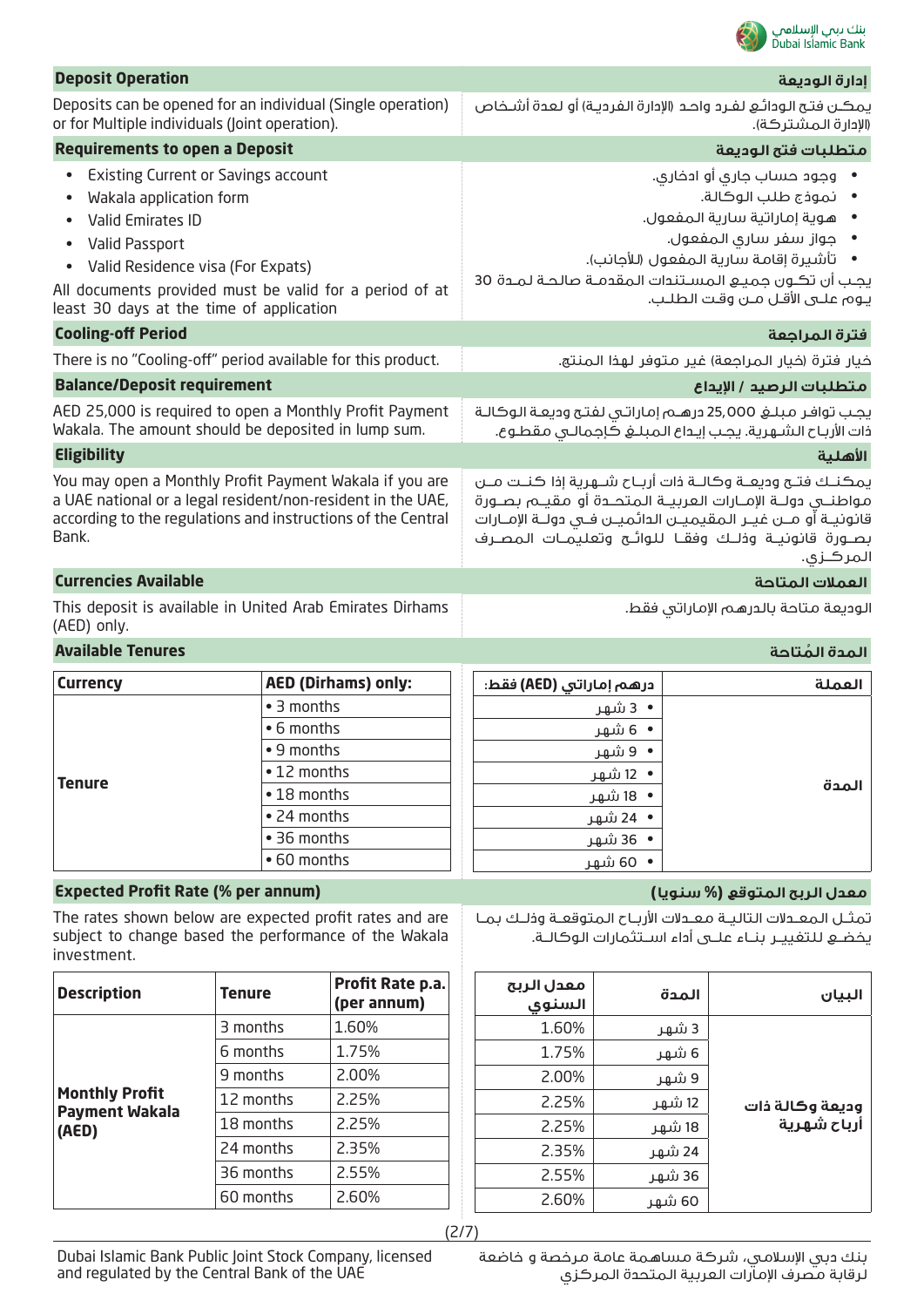

| <b>Profit Payment Frequency</b>                                                                                                                                                                                                                                                                                                                              |                 |              | عدد مرات دفع الأرباح                                                                                                                                                                                                                                                                                                                                                   |
|--------------------------------------------------------------------------------------------------------------------------------------------------------------------------------------------------------------------------------------------------------------------------------------------------------------------------------------------------------------|-----------------|--------------|------------------------------------------------------------------------------------------------------------------------------------------------------------------------------------------------------------------------------------------------------------------------------------------------------------------------------------------------------------------------|
| Expected profit is paid on a monthly basis                                                                                                                                                                                                                                                                                                                   |                 |              | يتم دفع الأرباح المتوقعة على أساس شهري                                                                                                                                                                                                                                                                                                                                 |
| <b>Calculation Methodology</b>                                                                                                                                                                                                                                                                                                                               |                 |              | طريقة الحساب                                                                                                                                                                                                                                                                                                                                                           |
| • Illustration:                                                                                                                                                                                                                                                                                                                                              |                 |              | • الشرح                                                                                                                                                                                                                                                                                                                                                                |
| Investment Amount (AED)                                                                                                                                                                                                                                                                                                                                      | 100,000         | 100,000      | مبلغ الاستثمار (بالدرهم الإماراتي)                                                                                                                                                                                                                                                                                                                                     |
| Tenure (No. of days)                                                                                                                                                                                                                                                                                                                                         | 365 (12 months) | 365 (12 شهر) | المدة (عدد الأيام)                                                                                                                                                                                                                                                                                                                                                     |
| Expected Profit Rate (%, per annum)                                                                                                                                                                                                                                                                                                                          | 1%              | 1%           | معدل الربح المتوقع (النسبة المئوية في السنة)                                                                                                                                                                                                                                                                                                                           |
| Profit Payout (AED, monthly)                                                                                                                                                                                                                                                                                                                                 | 83              | 83           | صرف الأرباح (بالدرهم الإماراتي "شهريا")                                                                                                                                                                                                                                                                                                                                |
| <b>Calculation Methodology:</b>                                                                                                                                                                                                                                                                                                                              |                 |              | • طريقة الحساب:                                                                                                                                                                                                                                                                                                                                                        |
| Investment Amount * Expected Profit Rate / 365 (No. of<br>days in the year, 366 in case of a leap year) / Tenure (No.<br>of months)                                                                                                                                                                                                                          |                 |              | فـي الســنة- 366 يــوم فــي حالــة الســنة الكبيســة) / المــدة<br>(عــدد شـــهـر).                                                                                                                                                                                                                                                                                    |
| <b>Auto Renewal of Deposit</b>                                                                                                                                                                                                                                                                                                                               |                 |              | التجديد التلقائي للوديعة                                                                                                                                                                                                                                                                                                                                               |
| You can instruct bank to auto-renew your deposit for the<br>same tenure at the prevalent expected profit rate upon<br>maturity of this deposit                                                                                                                                                                                                               |                 |              | يمكنك إصدار أمـر للبنـك لتجديـد الوديعـة الخاصة بك بشـكل<br>تلقائى لنفس المـدة مقابـل معـدل الربـح المتوقـع السـائد<br>عنـد اسـتحقاق هــذه الـوديعــة                                                                                                                                                                                                                  |
| You can chose between the following maturity instructions:<br>Reinvest profit plus principal for another period                                                                                                                                                                                                                                              |                 |              | يمكنك أيضا الاختيار مـن بين تعليمـات التالية عند الاسـتحقاق<br>النهائى:                                                                                                                                                                                                                                                                                                |
| Reinvest principal for another period<br>Close deposit                                                                                                                                                                                                                                                                                                       |                 |              | • إعــادة اســتثمار الربـــح بالإضافـــة إلــــى الـمـبـلـــــــــــــــــو الأساســـــــــــ<br>لمـــدة أخــري.<br>• إعادة استثمار المبلغ الأساسى لمدة أخرى.<br>• إغلاق الوديعة                                                                                                                                                                                       |
| Booking channels - Where to apply for this product                                                                                                                                                                                                                                                                                                           |                 |              | قنوات الحجز - أين يمكن تقديم طلب للحصول على المنتج                                                                                                                                                                                                                                                                                                                     |
| Available through:                                                                                                                                                                                                                                                                                                                                           |                 |              | متوفر من خلال                                                                                                                                                                                                                                                                                                                                                          |
| <b>Branch</b><br>$\bullet$<br><b>Wealth Management Centre</b><br>Online Banking, for existing account holders only<br>Mobile Banking, for existing account holders only                                                                                                                                                                                      |                 |              | •    يتم الحجز من أي فرع<br>• يتم الحجز من مركز إدارة الثروة<br>يتم الحجز عن طريق المعاملات المصرفية عبر الإنترنت<br>لأصحاب الحسابات الحاليين فقط<br>•     يتـم الـحجـز عـن طريـق الـمعامـلات الـمصرفيـة عبـر الـهاتـف<br>المحمـول لأصحـاب الحسـابات الحالييــن فقـط                                                                                                   |
| <b>Closure of Deposit</b>                                                                                                                                                                                                                                                                                                                                    |                 |              | إغلاق الوديعة                                                                                                                                                                                                                                                                                                                                                          |
| • You can redeem / liquidate your deposit at any time<br>through Online / Mobile Banking or by visiting any DIB<br>branch.                                                                                                                                                                                                                                   |                 |              | يمكنــك اســترداد/تصفية وديعتــك فــى أى وقــت عبــر<br>الخدمــات البنكيــة علـــى شــبكـة الإنترنت/عبــر الـهاتــف<br>المتحــرك أو بزيــارة أى فــرع مــن فــروع بنــك دبــى الإســلامـى.                                                                                                                                                                             |
| • If the deposit is closed before maturity (completion of<br>the deposit tenure), a Premature Liquidation fee will be<br>levied on the expected profit amount accrued as of that<br>day.                                                                                                                                                                     |                 |              | في حـال إغــلاق الـوديعــة قبــل اســتحقاقها (أي وقـت انتهـاء<br>فتــرة الـوديعــة) "فســتفرض رســـوم تصفيــة ســـابق لأوانــه<br>يـــوم." (إن وجـــدت).                                                                                                                                                                                                               |
| <b>Premature Liquidation</b>                                                                                                                                                                                                                                                                                                                                 |                 |              | التصفية المبكرة                                                                                                                                                                                                                                                                                                                                                        |
| In the case of Premature Liquidation of the deposit, the<br>Wakala investment is affected. Hence, in this scenario, the<br>expected profit (if any) shall be reduced. The following<br>methodology is used to pay the expected profit (if any) on<br>a deposit broken before completion of the tenure:                                                       |                 |              | فى حالـة التصفيـة الـمبكـرة للـوديعـة، فسـوف يتأثـر الاسـتثمار<br>بالوكالــة بخلــك. بنــاء علـــى خلــك، فســـوف ينخفــض الربــح<br>المتوقع (إن وجد) في هـذه الحالـة. تُسـتخدم الطريقـة التاليـة<br>لدفـع الأربـاح الـمتوقعـة (إن وجـدت) "علــى كسـر الـوديعـة" قبـل<br>اكتمـال المـدة:                                                                               |
| • At the time of premature withdrawal of deposit, the<br>difference in profit rate (on that deposit based on rates<br>applicable to original tenor and the rates applicable to<br>broken deposit for the relevant period) is recovered from<br>the Muwakkil. The net amount to paid to the Muwakkil is<br>as per the rates applicable to the broken deposit. |                 |              | في وقت السحب المبكر للوديعة، يتم استرداد الفارق<br>في معدل الأرباح (علـي تلـك الـوديعـة بنـاء علـي الـمعـدلات<br>المطبقة علـى المـدة الأصليـة والمعـدلات المعمـول بهـا<br>بالنسـبة للوديعــة المكسـورة عــن المــدة ذات الصلــة)<br>مــن المــوكل. يُحتسـب المبلــغ الصافــى المزمــع دفعــه<br>إلــى المــوكل حسـب المعــدلات المطبقــة علــى الـوديعــة<br>المكسورة. |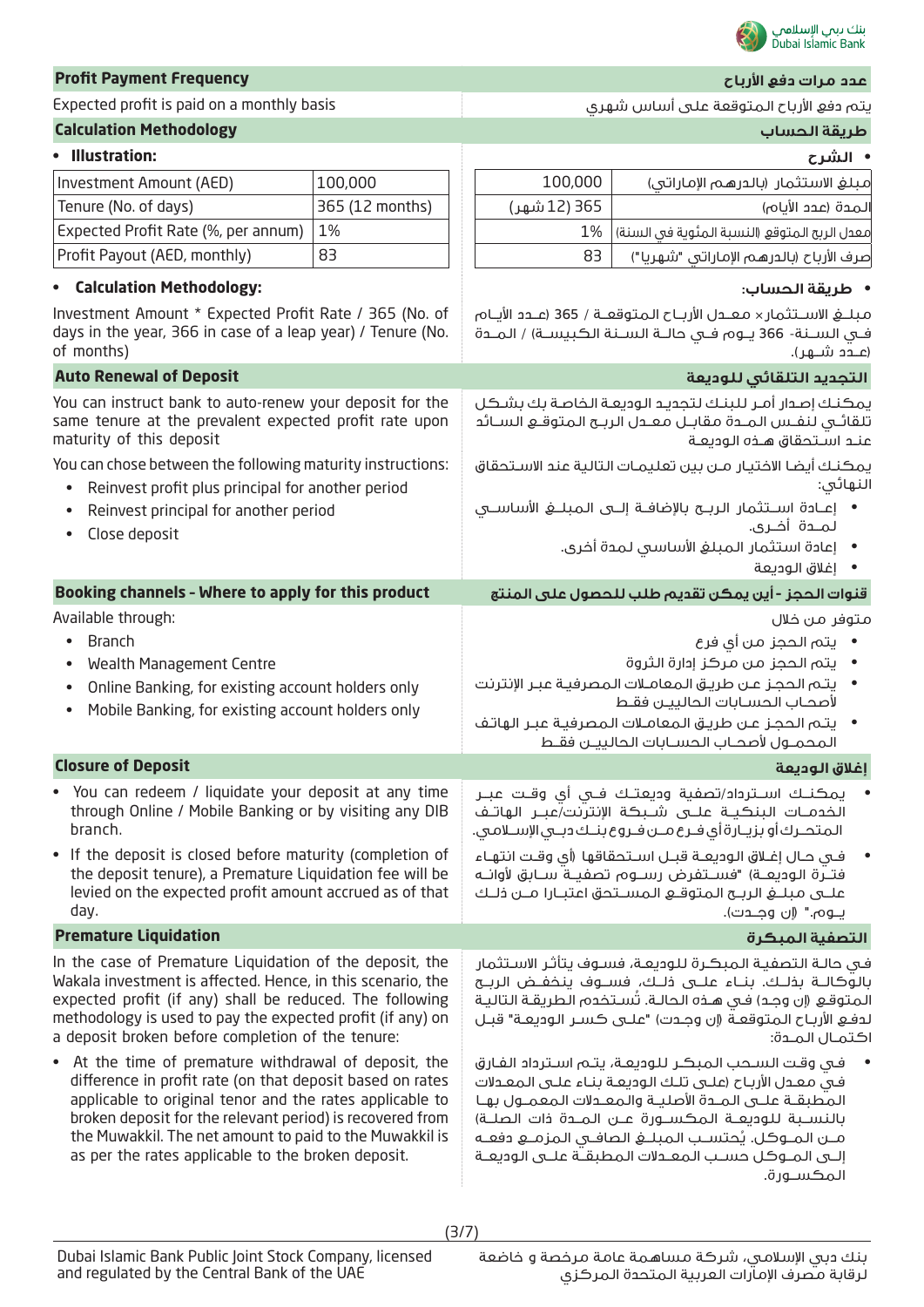

## **األرباح المدفوعة: :Paid Profit**

- التصفية خالل 30 يوم: 0% من األرباح المعلنة.
- التصفية بعد 30 يوم: 25% من األرباح المستحقة.

| مبلغ الاستثمار (بالدرهم الإماراتي)            | 100,000 |
|-----------------------------------------------|---------|
| الـمدة (عدد الأيام)                           | 365     |
| معدل الربح المتوقع (النسبة المئوية في السنة)  | 1%      |
| مدة التصفية (عدد الأيام)                      | 180     |
| صرف الأرباح (بالدرهم الإماراتي عند الاستحقاق) | 370     |
| صافي الربح المطبق (بالدرهم الإماراتي)         | 123     |

مبلـغ االسـتثمار× معـدل األربـاح المتوقعـة365/ )عـدد األيـام فـي السـنة - 366 يـوم فـي حالـة السـنة الكبيسـة)×فترة التصفيـة )عـدد األيـام( × .25%

لـن تُدفـع أي أربـاح فـي حـال كانـت مـدة التصفيـة أقـل مـن 30 يـوم.

### **الشروط واألحكام األساسية Conditions & Terms Key**

- يقــر المتعامــل ويوافــق علــى أن أموالــه ستســتثمر بنــاء علــى وكالــة غيــر مقيــدة، ويتعهــد المتعامــل مــن جانبــه بالتقيـد واالمتثـال بأحـكام الشـريعة اإلسـامية فـي جميـع األوقــات طــوال مــدة اتفاقيــة الوكالــة.
- يعــد معــدل األربــاح المبيــن فــي وقــت الحجــز معــدل استرشــادي فقــط والــذي يخضــع للتغييــر بنــاء علــى أداء االســتثمار.
- يلتــزم المتعامــل بتحمــل كافــة المخاطــر المصاحبــة لمــا يلــي: )1( االســتثمار )والتــي تشــمل مــن بــاب تجنــب الشــكوك مــا يلــي: مخاطــر الخســارة الكليــة أو الجزئيــة لمبلــغ االســتثمار( و)2( جميــع تصرفــات البنــك بصفتــه وكيــل للعميــل باســتثناء المخاطــر عــن ســوء التصــرف المتعمــد أو اإلهمــال الجســيم مــن جانــب البنــك أو إخاللــه بالتزاماتـه المترتبـة بموجـب اتفاقيـة الوكالـة. لـن يتحمـل البنــك أي مســئولية قبــل المتعامــل عــن أي مخاطــر أو خسـائر فعليـة فيمـا يتعلـق بالاسـتثمار (بمـا في ذلـك الأداء) باسـتثناء المخاطـر أو الخسـائر الفعليـة )بمـا ال يشـمل أي تكاليـف للفـرص أو تكاليـف تمويليـة) الـتى تنشـأ عن سـوء التصـرف المتعمـد أو اإلهمـال الجسـيم مـن جانـب البنـك أو إخاللــه بالتزاماتــه المترتبــة بموجــب اتفاقيــة الوكالــة.
- القانــون واجــب التطبيــق واالختصــاص القضائــي: تحكــم القوانيـن االتحاديـة لدولـة اإلمـارات العربيـة المتحـدة شـروط وأحــكام هــذا المنتــج حســب المعمــول بــه مــن جانــب المحكمــة المختصــة فــي دولــة اإلمــارات العربيــة المتحــدة ودون تعــارض مــن أحــكام الشــريعة اإلســامية.

الشـروط واألحـكام المفصلـة متاحـة علـى الموقـع اإللكترونـي .http://www.dib.ae/terms-and-conditions :التالـي

يحتفـظ البنـك بالحـق فـي تغييـر الشـروط واألحـكام فيمـا بعـد بموجـب إخطـار مدتـه 60 يـوم.

- Liquidation within 30 days: 0% of declared profit
- Liquidation after 30 days: 25% of accrued profit

# **الشرح: :Illustration**

| Investment Amount (AED)                | 100,000 |
|----------------------------------------|---------|
| Tenure (No. of days)                   | 365     |
| Expected Profit Rate (%, per annum)    | 1%      |
| Liquidation period (No. of days)       | 180     |
| Profit Recovered (AED, at liquidation) | 370     |
| Net applicable profit (AED)            | 123     |

### **ُط ُ رق الحساب المتبعة )موضحة أعاله(: :(illustration above the for (Methodology Calculation**

Investment Amount \* Expected Profit Rate / 365 (No. of days in the year, 366 in case of a leap year) \* Liquidation period (No. of days) \* 25%

No profit is paid if the "Liquidation period" is  $\leq$  30 days

- Customer acknowledges and agrees that his/ her funds will be invested based on unrestricted Wakala. The Customer undertakes to adhere to and comply with the Principles of Sharia at all times during the term of the Wakala Agreement.
- Profit rate quoted at the time of booking is indicative and subject to change based on the performance of the investment.
- Customer shall bear all the risks associated with (i) The Investment (which shall include, for the avoidance of doubt, the risk of the partial or total loss of the Investment Amount); and (ii) All acts of the Bank as agent for the Customer except those risks resulting from the Bank's willful misconduct or gross negligence or breach of its obligations under the Wakala Agreement. The Bank shall not be liable or responsible to the Customer for any risks or actual losses in relation to the Investment (including its performance) except those risks and actual losses (not to include any opportunity costs or funding costs) resulting from the Bank's willful misconduct or gross negligence or breach of its obligation under the Wakala Agreement.
- Governing law and Jurisdiction of Court: the terms and conditions of this product shall be governed by the federal laws of the UAE as applied by the competent court of the UAE to the extent they are not in conflict with the principles of Sharia.

Detailed Terms & Conditions are available on the website at the following link: https://www.dib.ae/terms-andconditions

The Bank reserves the right to change the Terms & Conditions later, with a 60-days notice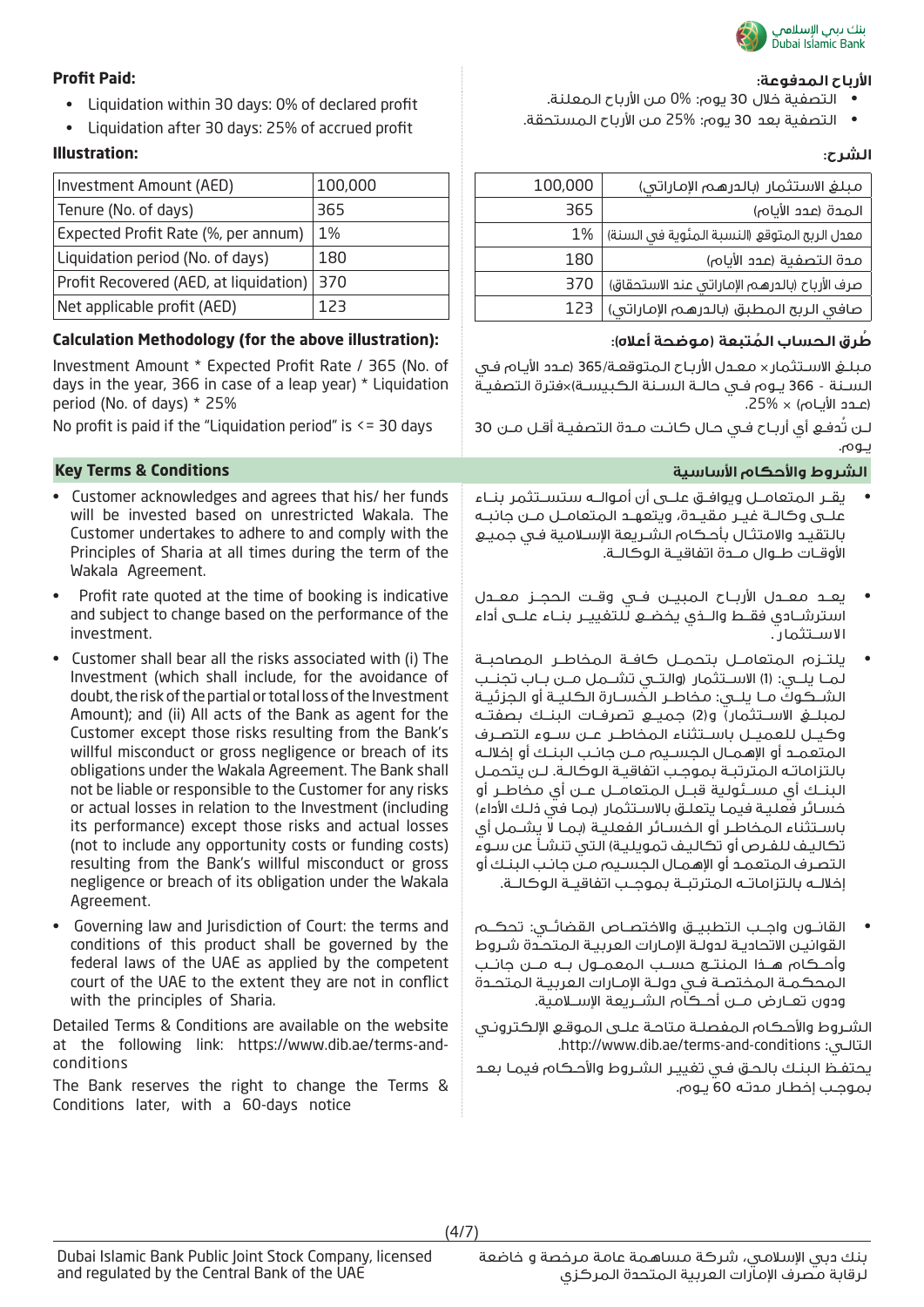

| <b>Warnings/ Legal Consequences</b>                                                                                                                                                                                                                                                                                                                                                                                                                                                                     | التحذيرات/العواقب القانونية                                                                                                                                                                                                                                                                                                                                                                                                                                                               |
|---------------------------------------------------------------------------------------------------------------------------------------------------------------------------------------------------------------------------------------------------------------------------------------------------------------------------------------------------------------------------------------------------------------------------------------------------------------------------------------------------------|-------------------------------------------------------------------------------------------------------------------------------------------------------------------------------------------------------------------------------------------------------------------------------------------------------------------------------------------------------------------------------------------------------------------------------------------------------------------------------------------|
| • Non-compliance with the Bank's Terms & Conditions can<br>lead to account closure                                                                                                                                                                                                                                                                                                                                                                                                                      | قـد يترتـب علــى عــدم الامتثــال لشــروط وأحــكام البنــك<br>إغــلاق الحســاب.                                                                                                                                                                                                                                                                                                                                                                                                           |
| . In addition to the risks mentioned under product<br>structure:                                                                                                                                                                                                                                                                                                                                                                                                                                        | بالإضافــة إلـــى الـمخاطــر الـمذكـــورة ضمـــن فقــرة هـيــكــل<br>المنتج:                                                                                                                                                                                                                                                                                                                                                                                                              |
| o In the event (on an Investment Maturity Date) the<br>Investment Profit exceeds the Anticipated Profit,<br>the Bank shall be entitled to retain any such excess<br>amount as a Performance Incentive                                                                                                                                                                                                                                                                                                   | 0   فـى حـال تجــاوزت أربــاح الاســتثمار  (فــى تاريــخ اســتحقاق<br>الاسـتثمار) الربـح المتوقــع، فعندئــذ يحــُـق للبنــك الإبقــاء<br>حســـن الأداء.                                                                                                                                                                                                                                                                                                                                  |
| In the event the Profit generated by the Investment is<br>0<br>lower than the Expected Profit thereon, the Customer<br>will only be entitled to receive the actual profit<br>generated by the Investment (if any)                                                                                                                                                                                                                                                                                       | 0    فــى حــال كـانــت الأربــاح الـمحققــة عــن طريــق الاســتثمار<br>أقلّ مـن الأرباح المتوقعـة منـه، فعندئـذ يحـق للمتعامـل<br>فقط الحصـول علــى الأربـاح الفعليـة الـمحققــة مــن خــلال<br>الاســـتثمار (إن وجـــدت).                                                                                                                                                                                                                                                               |
| o If the Customer requests liquidation or termination<br>of the Investment prior to the relevant Investment<br>Maturity Date, the Bank may liquidate or terminate<br>the Investment and in such circumstances the Bank<br>shall be entitled, in addition to the Wakala fee, a<br>Performance Incentive (out of actual realized Wakala<br>Profit) calculated in accordance with terms set out in<br>the Wakala Deposit Form                                                                              | 0 إذا طلـب المتعامــل تصفيــة الاســتثمار أو إنهــاءه قبــل<br>تاريخ استحقاق الاستثمار ذى الصلة فعندئذ يجوز للبنك<br>تصفية أو إنهاء الاستثمار، وفي هـذه الحالـة يحـق لـلبنـك<br>الحصــول علـــى حافــز الأداء (بالإضّافــة إلـــى أتعــاب الـوكالــة)<br>مــن أربــاح الـوكالــة الـمحققــة فعليــا والــذى يحسـب وفقــا<br>للشروط المنصوص عليها فى نمـوذج وديعـة الوكالـة.                                                                                                               |
| <b>Fees &amp; Charges</b>                                                                                                                                                                                                                                                                                                                                                                                                                                                                               | الأتعاب والرسوم                                                                                                                                                                                                                                                                                                                                                                                                                                                                           |
| Available on the Bank's website at the following link:<br>https://www.dib.ae/schedule-of-charges                                                                                                                                                                                                                                                                                                                                                                                                        | متاح على الرابط التالي:<br>https://www.dib.ae/schedule -of-charges                                                                                                                                                                                                                                                                                                                                                                                                                        |
| <b>Historical Profit Rates</b>                                                                                                                                                                                                                                                                                                                                                                                                                                                                          | معدلات الأرباح التاريخية                                                                                                                                                                                                                                                                                                                                                                                                                                                                  |
| DIB cannot provide you with a fixed profit rate; however,<br>historical profit rates are available through the sales staff<br>at any DIB branch                                                                                                                                                                                                                                                                                                                                                         | لا يمكــن لـبـنــك دبــى الإســلامــى تقديــم مـعــدل أربــاح ثابــت، مـــع<br>ذلـك تتوفـر معـدلات تاريخيـة للأربـاح لـدى موظفـى المبيعـات<br>فـي أي فـرع مــن فـروع الـبنــك.                                                                                                                                                                                                                                                                                                            |
| <b>Dormancy &amp; Unclaimed Balances</b>                                                                                                                                                                                                                                                                                                                                                                                                                                                                | الحسابات الخامدة والأرصدة غير المطالب بها                                                                                                                                                                                                                                                                                                                                                                                                                                                 |
| • For the accounts that are classified as "Dormant", at<br>3 years plus 3 months (after sending notification to<br>the Customer) from the date of the last transaction<br>(financial or non-financial), account balance shall be<br>placed under "Dormant Account Ledger" category at the<br>Bank. Moreover, Customer's address shall be considered<br>as unknown if the Customer did not respond to the<br>Bank's notification by making a transactional action<br>within 3 months of the notification | بالنسـبة للحسـابات المصنفـة علــى أنهـا "خامــدة"، فبعـد<br>مـرور 3 سـنوات و3 أشــهر مــن تاريــخ آخـر معاملــة (ماليـة<br>أو غيـر ماليـة) (وبعـد إرسـال الإخطـار بـذلـك إلــى الـمتعامـل)<br>يجب وضع رصيـد الحسـاب تحـت فئـة "سـجل الحسـابات<br>الخامــدة" لــدى الـبنــك. عــلاوة علـــى ذلــك، ســيعتبر عنــوان<br>المتعامـل غيـر معـروف لـدى البنـك فـى حـال عـدم رده<br>علـــــى إفطــار الـبنـــك بـفصـــوص إجــراء أي معامـلـــة فـــلال 3<br>أشـــهر مـــن تاريـــــخ الإخطـــار. |
| • For the accounts that are classified as "Dormant", at 5<br>years from the date of the last transaction (financial or<br>non-financial), account balance shall be transferred to<br>the "Unclaimed Balances Account - Dormant Accounts"<br>held with the Central Bank of the UAE. Due charges (if<br>any) shall be deducted prior to transferring net amount                                                                                                                                           | بالنسـبة للحسـابات المصنفـة علــى أنهـا "خامــدة"، فبعـد<br>مـــرور 5 ســـنـوات مـــن تاريـــخ آخـــر مـعامـلـــة (مـالـيــة أو غيـــر<br>ماليـة) يتـم تحويـل رصيـد الـحسـاب إلــى "حسـاب الأرصـدة<br>غيـر المطالـب بهـا - الحسـابات الـفامــدة" لــدى المصـرف<br>المركـزى لدولـة الإمــارات العربيــة المتحــدة. كمــا تُخصــم<br>الرسـوم المسـتحقة (إن وجـدت) قبـل تحويـل صافـى مبلـغ                                                                                                   |

الحسـاب الخامـدة إلـى المصـرف المركـزي لدولـة اإلمـارات

العربيــة المتحــدة.

of a dormant account to the Central Bank of the UAE.

(5/7)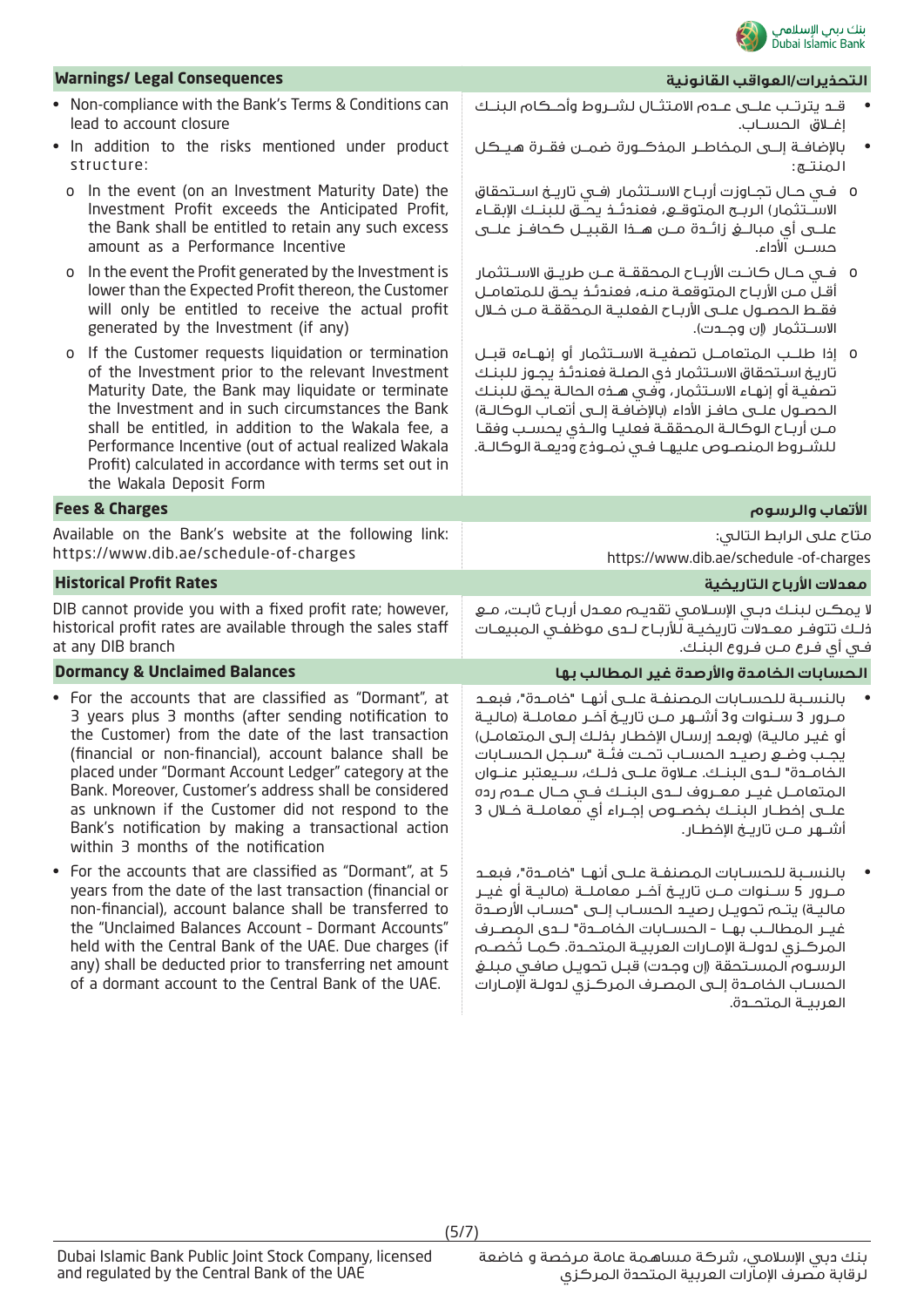

| <b>Registering a Complaint</b>                                                                                            | تسجيل شكوى                                                                                                                                         |
|---------------------------------------------------------------------------------------------------------------------------|----------------------------------------------------------------------------------------------------------------------------------------------------|
| How to complain to us?                                                                                                    | كيفية تقديم شكوى؟                                                                                                                                  |
| Any branch<br>$\bullet$                                                                                                   | • أي فرع                                                                                                                                           |
| If assigned to your bank account, your dedicated                                                                          | •     مديــر علاقاتكـــم الـمخصــص إذا تـــم تعيينـــه لـحســـابكــم                                                                               |
| relationship<br>manager                                                                                                   | المصرفى<br>• الخدمات المصرفية عبر الهاتف (2222 609 4 971+)                                                                                         |
| Phone Banking (+971 4 609 2222)<br>$\bullet$<br>Internet and Mobile Banking                                               | • الإنترنت والخدمات المصرفية للهاتف المتحرك                                                                                                        |
| E-mail: Contactus@dib.ae                                                                                                  | • البريد الإلكتروني: Contactus@dib.ae                                                                                                              |
| Our Website Complaint Form                                                                                                | • نموذج شكوى عبر الموقع الالكتروني الخاص بنا                                                                                                       |
| By post: Complaints Management Unit, Dubai Islamic                                                                        |                                                                                                                                                    |
| Bank, PO Box 1080, Dubai, UAE.                                                                                            | الإسـلامـى، ص.ب: 1080، دبـى، الإمـارات العربيـة المتحـدة.                                                                                          |
| We will acknowledge your complaint within 2 business                                                                      | ســوف نتلقــى الشــكاوى الخاصــة بـكــم فــى غضــون يومـــى                                                                                        |
| days and strive to respond to your complaint within an                                                                    | عمـل وسنسـعـى جاهديـن لـلـرد علــى شـكـوآكـم فـى غضـون                                                                                             |
| estimated average of 5 business days                                                                                      | 5 أيـام عمـل فـى المتوسـط                                                                                                                          |
| <b>Updating your Personal Details</b>                                                                                     | تحديث بياناتك الشخصية                                                                                                                              |
| In order to ensure that there is no interruption in the<br>services being provided by the Bank, it is your responsibility | يجـب عليـك ضمــان التحديــث الدائــم لبياناتــك الشــخصية<br>المســجلة فــى ســجلات الـبنــك مـــن بيانــات اتصــال وعنــوان                       |
| to ensure that your Personal Details in the Bank's records                                                                | ومســـتندات ثبوتيـــة وتجديـــدات لـلـتأشــــيرة/الإقامـة مـــع                                                                                    |
| are always updated such as contact information, address,                                                                  | المستندات الأخرى ذات الصلة، وذلك لضمان تواصل الخدمات                                                                                               |
| identification<br>documents,<br>visa/residency<br>renewals<br>along with other related documents. The update of such      | التـــى يقدمـهــــا الـبنـــك لـــك دون انقطـــاع. يمكـــن تحديـــث تلـــك<br>المعلومــات بزيــارة أى فــرع مــن فــروع بنــك دبــى الإســلامـى أو |
| information can be done by visiting a DIB branch or through                                                               | عبــر الــــذمـــات الـمصرفيـــة علــــى شـــبــكـة الإنـترنت/علــــى الـهاتــف                                                                    |
| Online/Mobile Banking.                                                                                                    | المتحرك.                                                                                                                                           |
| <b>Product Comparisons/Alternatives</b>                                                                                   | المنتجات المقارنة/بدائل المنتج                                                                                                                     |
| This product is comparable to the following deposit                                                                       | يمكن مقارنة هـذا المنتج بمنتجـات الودائـع التاليـة، ولمزيـد                                                                                        |
| products. For more details on the below products please<br>refer to the Key Fact statement of the products on the DIB     | مــن التفاصيــل بخصــوص الـمنتجــات الـمذكــورة أدنــاه فيرجــى<br>الرجوع إلـى بيـان الحقائـق الرئيسـية الخاصـة بتلـك المنتجـات                    |
| website.                                                                                                                  |                                                                                                                                                    |
| Retail Wakala Deposit<br>$\bullet$                                                                                        |                                                                                                                                                    |
|                                                                                                                           |                                                                                                                                                    |
| Recurring Wakala Deposit                                                                                                  | • وديعة الوكالة للأفراد.<br>• وديعة وكالة متكررة.                                                                                                  |
| Advance Wakala Deposit                                                                                                    | • وديعة الوكالة المدفوعة مقدمًا.                                                                                                                   |
| <b>Customer Acknowledgement</b>                                                                                           |                                                                                                                                                    |
| I/We acknowledge the receipt of and understanding of this                                                                 | أقر\نقـر باسـتلام وفهـم بيـان الحقائـق الأساسـية هـذا، كـمـا أقـر\                                                                                 |
| Key Fact Statement. I/We also acknowledge that I/we have                                                                  | إقرار المتعامل<br>نقــر بأننـى\بأننــا قــد فهمت\فهمنــا مـيــزات الـمنتــج أو الـخدمــة،                                                          |
| an understanding of the product/service features, pricing,                                                                | وتسلعيرتها، ومزاياهــا ومخاطرهــا والرســوم المرتبطــة بهـا                                                                                        |
| benefits, risks, fees and Consumer's rights and obligations<br>as detailed in the Key Fact Statement. I/We acknowledge    | وحقـوق المســتهلك والتزاماتـه علــى النحــو الــوارد والمفصـل                                                                                      |
| and agree that the provision of any banking services which                                                                | فــى بيــان الـحقائــق الأساســـية. أقر\تقـــر وأوافق\نوافــق بــأن أى<br>خدمة مصرفية يتم تقديمها ستكون وفقًا لتقدير بنك دبي                       |
| shall be at DIB's discretion and subject to all applicable                                                                | الإســلامـى وتخضــع لـجميــع الشــروط والأحــكام المعمــول بهـا                                                                                    |
| terms and conditions of DIB Banking Services General                                                                      | ضمـن الشـروط والأحـكام العامـة للخدمـات المصرفيـة لبنـك                                                                                            |
| Terms and Conditions, which may be revised from time to<br>time.                                                          | دبـي الإســلامـي، والـتــي قــد يـتــم تعديلـهــا مــن وقـت لآخــر.                                                                                |
| <b>Customer 1:</b>                                                                                                        | المتعامل 1:                                                                                                                                        |
| Date & Time                                                                                                               | التاريخ والوقت                                                                                                                                     |
| <b>Customer Name</b>                                                                                                      | أسم المتعامل                                                                                                                                       |

توقيع المتعامل

Customer Signature